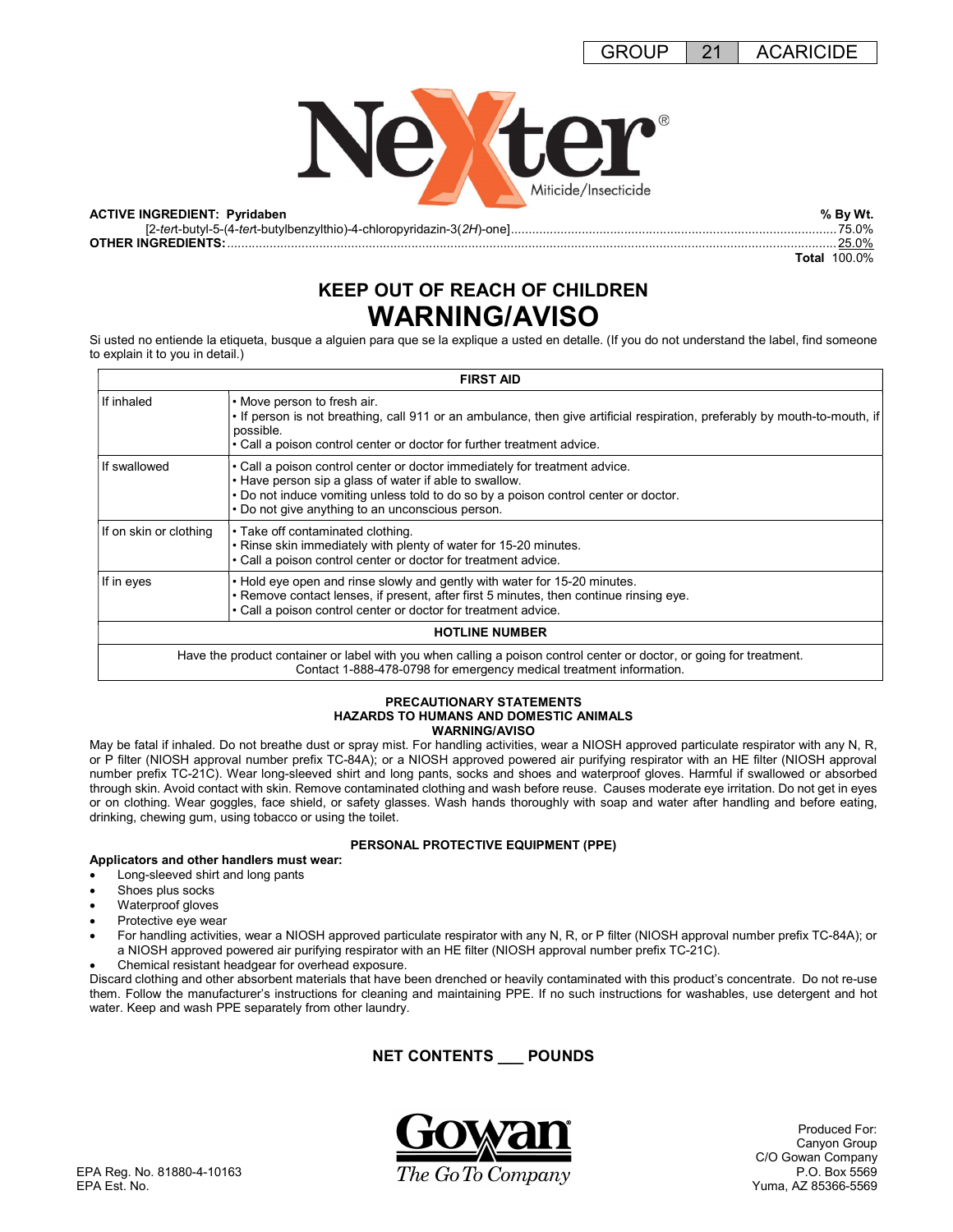Engineering Controls Statement: When handlers use closed systems, enclosed cabs, or aircraft in a manner that meets the requirements listed in the Worker Protection Standard (WPS) for agricultural pesticides [40 CFR 170.240(d)(4-6)], the handler PPE requirements may be reduced or modified as specified in the WPS.

Water soluble packets, when used correctly, qualify as a closed mixing/loading system under the Worker Protection Standard [40 CFR 170.607(d)]. Mixers and loaders handling this product while it is enclosed in intact water soluble packets may elect to wear reduced PPE of longsleeved shirt, long pants, shoes, socks, a chemical-resistant apron, and chemical-resistant gloves. When reduced PPE is worn because a closed system is being used, handlers must be provided all PPE specified above for "applicators and other handlers" and have such PPE immediately available for use in an emergency, such as a spill or equipment break-down."

#### USER SAFETY RECOMMENDATIONS

Users should: Wash hands before eating, drinking, chewing gum, using tobacco, using the toilet.

- Remove clothing immediately if pesticide gets inside. Then wash thoroughly and put on clean clothing.
- Remove PPE immediately after handling this product. Wash the outside of gloves before removing. As soon as possible, wash thoroughly and change into clean clothing.

#### ENVIRONMENTAL HAZARDS

This pesticide is toxic to fish and aquatic invertebrates. Do not apply directly to water or to areas where surface water is present or to intertidal areas below the mean high-water mark. Keep out of lakes, ponds, or streams. Do not contaminate water by cleaning of equipment or disposal of equipment washwaters. Do not apply when weather conditions favor drift from target area. Drift or runoff from treated areas may be hazardous to fish in adjacent sites. This product is highly toxic to bees. Do not apply this product or allow it to drift to blooming crops or weeds while bees are foraging the treatment area. Application early in the morning or at dusk is suggested.

#### ENDANGERED SPECIES CONCERNS

The use of any pesticide in a manner that may kill or otherwise harm an endangered species or adversely modify their habitat is a violation of federal law.

#### DIRECTIONS FOR USE

It is a violation of federal law to use this product in a manner inconsistent with its labeling. For any requirements specific to your state or tribe, consult the agency responsible for pesticide regulation.

All applicable directions, restrictions, precautions and Notice of Conditions of Sale and Warranty and Liability Limitations are to be followed.

#### AGRICULTURAL USE REQUIREMENTS

Use this product only in accordance with its labeling and with the Worker Protection Standard, 40 CFR part 170. This standard contains requirements for the protection of agricultural workers on farms, forests, nurseries, and greenhouses, and handlers of agricultural pesticides. It contains requirements for training, decontamination, notification, and emergency assistance. It also contains specific instructions and exceptions pertaining to the statements on this label about personal protective equipment (PPE) and restricted-entry interval. The requirements in this box only apply to uses of this product that are covered by the Worker Protection Standard.

Do not enter or allow worker entry into treated areas during the restricted entry interval (REI) of 12 hours. PPE required for early entry to treated areas that is permitted under the Worker Protection Standard and that involves contact with anything that has been treated, such as plants, soil, or water, is:

- **Coveralls**
- Waterproof gloves
- Shoes plus socks
- Protective eye wear

For handling activities, wear a NIOSH approved particulate respirator with any N, R, or P filter (NIOSH approval number prefix TC-84A); or a NIOSH approved powered air purifying respirator with an HE filter (NIOSH approval number prefix TC-21C).

Chemical resistant headgear for overhead exposure.

#### USE INFORMATION

This package contains NEXTER Miticide/Insecticide, a 75% wettable powder, in water-soluble bags. NEXTER is a selective contact Miticide/Insecticide that controls pests. NEXTER provides knockdown and residual control. A good performance evaluation can be made 4-7 days after treatment. For optimum results, NEXTER should be applied as pest populations build and prior to reaching economic thresholds.

#### Mite Resistance Management

Naturally occurring strains of mites and insects listed on this label may not be effectively controlled due to reduced sensitivity. If insensitive strains are present in a field, use a product with a different mode of action to ensure control. Alternate NEXTER with other miticides as part of a mite management program to minimize resistance. Repeated use of the same miticide has been documented to result in the buildup of resistant strains of mites. To limit the potential for NEXTER insensitivity development, do not make more applications than those specified in the crop section of the label. Consult with your local or state extension personnel for advice on miticide use and selection.

#### Cleaning Spray Equipment

Clean application equipment thoroughly by using a strong detergent or commercial sprayer cleaner according to the manufacturer's directions and by triple rinsing the equipment before and after applying this product.

#### APPLICATION INSTRUCTIONS

NEXTER may be applied by ground equipment using either diluted or concentrated sprays. Apply listed rates of NEXTER as instructed by Section VII. Crop-Specific Information. Spray the last 3 rows windward of surface water using nozzles on only one side with the spray directed away from surface water. Spraying over the tops of trees can be prevented by adjusting or turning off the top nozzles. Shut the nozzles on the side away from the grove off when spraying the outside row. Shut the nozzles off when turning at the ends of the rows and when passing tree/vine gaps in rows.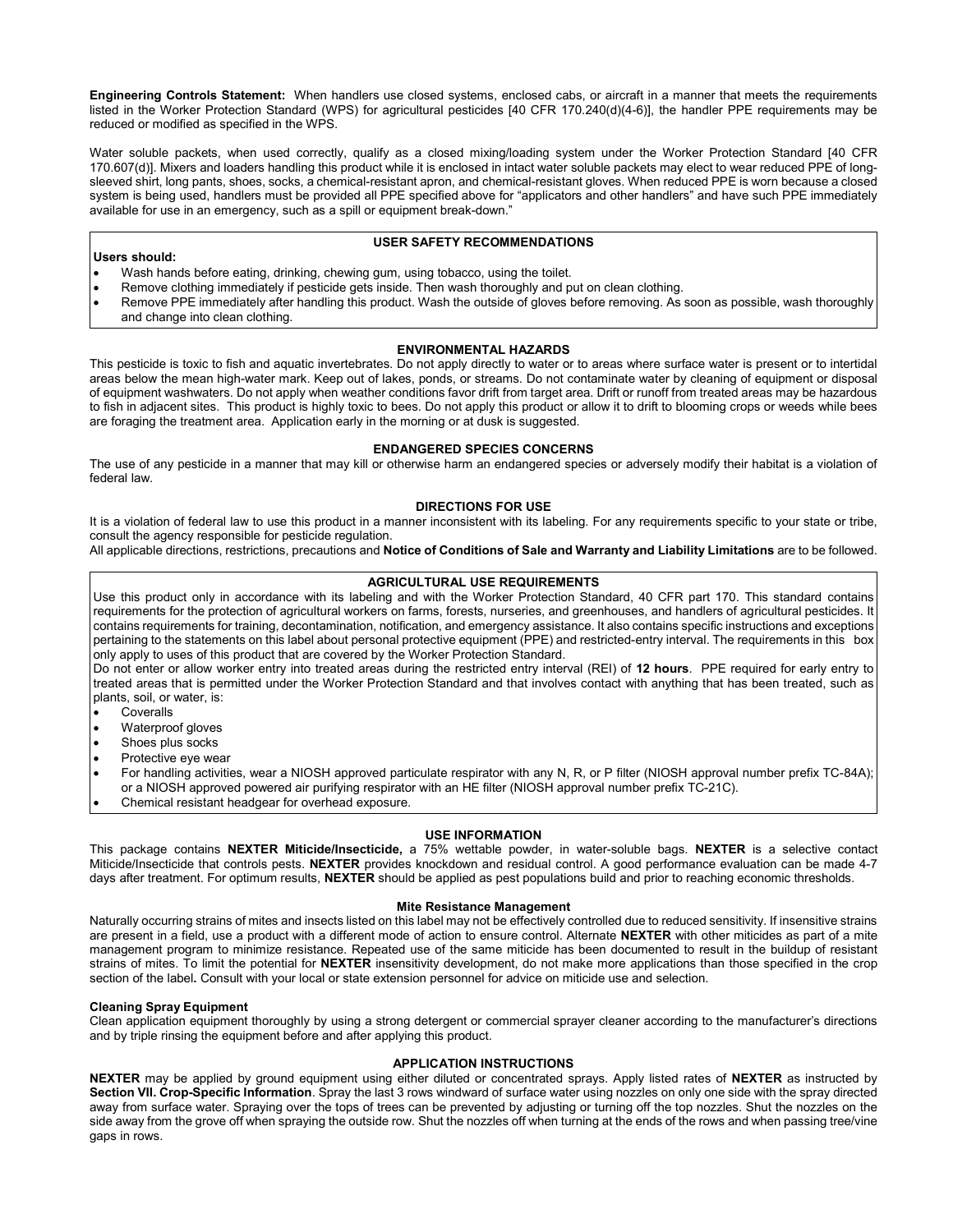#### Coverage

Apply NEXTER in sufficient water to ensure thorough coverage of foliage and fruit. Thorough coverage is required for optimum control. Spraying alternate rows may reduce NEXTER performance. NEXTER must be applied to each row for optimum control. To achieve thorough coverage, use proper spray pressure, nozzles, nozzle spacing, volume per acre, and tractor speed. Consult spray nozzle and accessory guide for information pertaining to proper equipment calibration.

#### Ground Application (Broadcast)

Water Volume: Use 100-400 gallons of spray solution per broadcast acre for optimal performance. In Florida, a minimum of 20 gallons of water per acre in citrus may be used.

#### ADDITIVES

In general, no additives or adjuvants are necessary for effective use of NEXTER. However, the use of additives may be considered for certain conditions such as obtaining better spray distribution, adhesion or penetration of product onto leaf or plant surfaces. Consult a Canyon representative or local agricultural authorities for more information concerning additives.

#### TANK MIXING INFORMATION

The phytotoxic potential of NEXTER has been assessed on a wide variety of plants with no phytotoxicity observed. However, all varieties and cultivars have not been tested with possible tank mix combinations. Local conditions can also influence crop tolerance and may not match the information under which testing had been conducted. Therefore, before using NEXTER test the product on a sample of the crop to be treated to ensure that a phytotoxic response will not occur as a result of applications.

#### Instructions for Using Water Soluble Packages Directly into Spray tanks:

Water Soluble Packages (WSPs) are designed to dissolve in water. Agitation may be used, if necessary, to help dissolve the WSP. Failure to follow handling and mixing instructions can increase your exposure to the pesticide products in WSPs. WSPs, when used properly, qualify as a closed mixing/loading system under the Agricultural Worker Protection Standard [40 CFR 170.607(d)].

#### Handling Instructions

Follow these steps when handling pesticide products in WSPs.

- 1. Mix in spray tank only.
- 2. Handle WSP(s) in a manner that protects package from breakage and/or unintended release of contents. If package is broken, put on PPE required for clean-up and then continue with mixing instructions.
- 3. Keep the WSP(s) in outer packaging until just before use.
- 4. Keep the WSP dry prior to adding to the spray tank.
- 5. Handle with dry gloves and according to the label instructions for PPE.<br>6. Keep WSP intact. Do not cut or puncture WSP.<br>7. Reseal the WSP outer packaging to protect any unused WSP(s).
- Keep WSP intact. Do not cut or puncture WSP.
- Reseal the WSP outer packaging to protect any unused WSP(s).

#### Mixing Instructions

Follow the steps below when mixing this product, including if tank mixed with other pesticide products. If being tank mixed, the mixing directions 1 through 9 below take precedence over the mixing directions of the other tank mix products. WSPs may, in some cases, be mixed with other pesticide products so long as the directions for use of all mixed products do not conflict. Do not tank mix this product with products that prohibit tank mixing or have conflicting mixing directions.

- 1. If a basket or strainer is present in the tank hatch, remove prior to adding the WSP to the tank.
- 2. Fill tank with water to approximately one-third to one-half of the desired final volume of spray.
- 3. Stop adding water and stop any agitation.
- 4. Place intact/unopened WSP(s) into the tank.
- 5. Do not spray water from a hose or fill pipe to break or dissolve the WSP(s).<br>6. Start mechanical and recirculation agitation from the bottom of tank without
- Start mechanical and recirculation agitation from the bottom of tank without using any overhead recirculation, if possible. If overhead recirculation cannot be turned off, close the hatch before starting agitation.
- 7. Dissolving the WSP(s) may take up to 5 minutes or longer, depending on water temperature, water hardness and intensity of agitation.
- 8. Stop agitation before tank lid is opened.
- 9. Open the lid to the tank, exercising caution to avoid contact with dusts or spray mix, to verify that the WSPs have fully dissolved and the contents have been thoroughly mixed into the solution.
- 10. Do not add other allowed products or complete filling the tank until the bags have fully dissolved and pesticide is thoroughly mixed.
- 11. Once the WSP have fully dissolved and any other products have been added to the tank, resume filling the tank with water to the desired level, close the tank lid, and resume agitation.
- 12. Use the spray solution when mixing is complete.
- 13. Maintain agitation of the diluted pesticide mix during transport and application.
- 14. It is unlawful to use any registered pesticide, including WSPs, in a manner inconsistent with its label.

#### **Compatibility**

Before mixing components, always perform a compatibility test.

Although NEXTER is compatible with a lot of formulations in a tank mix, not all have been tested. Some formulations may be changed and new ones introduced; it is recommended that users always check the desired tank mix and observe for possible adverse changes (settling out, flocculation, etc.) before use. Avoid mixtures of several materials and very concentrated spray mixtures.

#### Mixing Order

- 1. Water. Begin by agitating a thoroughly clean sprayer tank three-quarters full of clean water.
- 
- 2. **Agitation.** Maintain constant agitation throughout mixing and application.<br>3. **Products in PVA bags:** Place any product contained in water-soluble Products in PVA bags: Place any product contained in water-soluble PVA bags such as NEXTER miticide/insecticide into the mixing tank. Wait until all water-soluble PVA bags have fully dissolved and the product is evenly mixed in the spray tank before continuing.
- 4. Water-dispersible products: (such as dry flowables, wettable powders, suspension concentrates, or suspo-emulsions).
- 5. Water-soluble products<br>6. Emulsifiable concentrate
- 6. Emulsifiable concentrates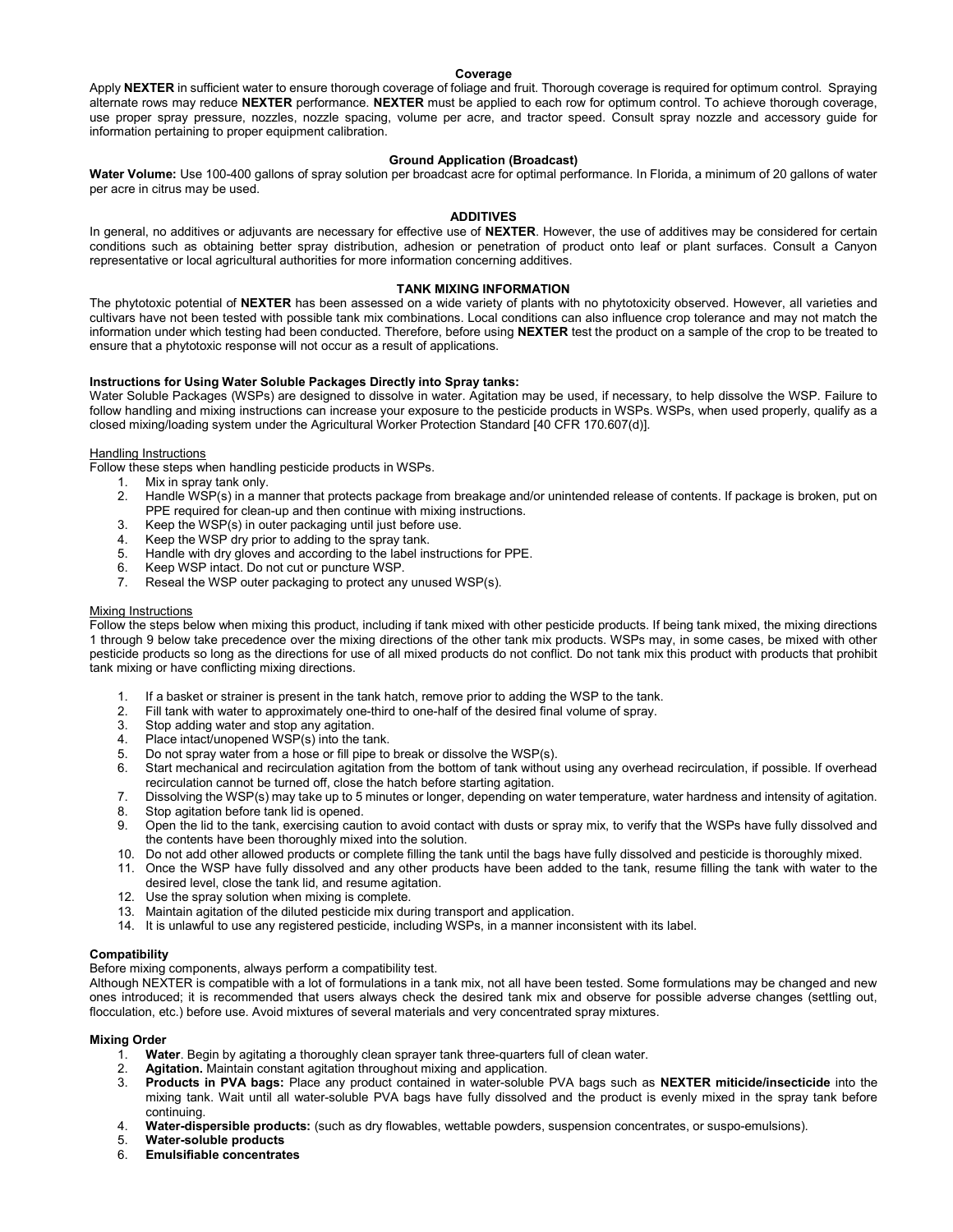# 7. Water-soluble additives<br>8. Remaining quantity of w

Remaining quantity of water

Maintain constant agitation during application.

A defoaming agent may also be necessary. Do not attempt to dissolve the water-soluble bags directly in diesel oils or summer spray-type oils. The bags are water-soluble, not oil soluble.

Boron will prevent the water-soluble bags from dissolving. If boron-containing products are to be used, the water-soluble bags containing NEXTER must be dissolved completely before the boron-containing product can be added to the spray tank. If boron-containing products have been used in previous applications, thoroughly wash the spray tank before using NEXTER. Always reseal the overwrap package to protect the remaining unused bags.

#### PREHARVEST INTERVAL

The required days between the last application and harvest are given in ( ) after each crop name.

#### APPLICATION DIRECTIONS

| <b>CROP</b>                                                                                                                                                                                                                                                                                                                                                                | <b>RATE OZ/ACRE</b>                                                                                                                                                                                                                                                       | <b>COMMENTS</b>                                                                                                                                                                                                                                                                                                                                                                                                                                                                                                                                                                                                                                                                                                                                                              |  |  |
|----------------------------------------------------------------------------------------------------------------------------------------------------------------------------------------------------------------------------------------------------------------------------------------------------------------------------------------------------------------------------|---------------------------------------------------------------------------------------------------------------------------------------------------------------------------------------------------------------------------------------------------------------------------|------------------------------------------------------------------------------------------------------------------------------------------------------------------------------------------------------------------------------------------------------------------------------------------------------------------------------------------------------------------------------------------------------------------------------------------------------------------------------------------------------------------------------------------------------------------------------------------------------------------------------------------------------------------------------------------------------------------------------------------------------------------------------|--|--|
| Pome fruit group 11-10 (7)<br>$(\text{apples} = 25 \text{ day PH})$<br>Apple; azarole; crabapple; loquat;<br>mayhaw; medlar; pear; pear, Asian;<br>quince; quince, Chinese; quince,                                                                                                                                                                                        | $6.6 - 10.67$                                                                                                                                                                                                                                                             | Apply in 100-400 gallons of water per acre. NEXTER must be applied to each row for<br>maximum coverage. Use the higher rate of NEXTER to ensure adequate concentration<br>in mature orchards with dense foliage.<br>Pears (including oriental) - applications may be made early from pink through petal fall<br>to control eggs, early pear psylla instars and mobile mites. NEXTER is also effective<br>when applied after petal fall as mite populations begin to build.                                                                                                                                                                                                                                                                                                   |  |  |
| Japanese; tejocote; cultivars,<br>varieties, and/or hybrids of these                                                                                                                                                                                                                                                                                                       | • Do not make more than one application per year.                                                                                                                                                                                                                         |                                                                                                                                                                                                                                                                                                                                                                                                                                                                                                                                                                                                                                                                                                                                                                              |  |  |
| Stone fruit group 12-12 (7)<br>(*Apricots, Cherries = 300 day<br>PHI and not for use in CA)<br>Apricot; apricot, Japanese; capulin;                                                                                                                                                                                                                                        | $4.4 - 10.67$                                                                                                                                                                                                                                                             | Apply in 100-400 gallons of water per acre. NEXTER must be applied to each row for<br>maximum coverage. Use the higher rate of NEXTER to ensure adequate concentration<br>in mature orchards with dense foliage. For best control, pest populations must be<br>building with primarily immature stages present at time of application.<br><b>Cherries and Apricots</b> - treat after Spring harvest                                                                                                                                                                                                                                                                                                                                                                          |  |  |
| cherry, black; cherry, Nanking;<br>cherry, sweet; cherry, tart; Jujube,<br>Chinese; nectarine; peach; plum;<br>plum, American; plum, beach;<br>plum, Canada; plum, cherry; plum,<br>Chickasaw; plum, Damson; plum,<br>Japanese; plum, Klamath; plum,<br>prune; plumcot; sloe; cultivars,<br>varieties, and/or hybrids of these                                             | • Do not make more than two applications per year.<br>Do not apply more than 10.67 oz per acre per application<br>• Allow a minimum of 30 days between sequential applications. For rates above 5.2 ounces per acre on<br>stone fruit, apply NEXTER on a 90 day interval. |                                                                                                                                                                                                                                                                                                                                                                                                                                                                                                                                                                                                                                                                                                                                                                              |  |  |
| Citrus fruit group 10-10 (7)<br>Australian desert lime; Australian<br>finger-lime; Australian round lime;<br>Brown River finger lime;<br>calamondin; citron; citrus hybrids;<br>grapefruit; Japanese summer                                                                                                                                                                | $5.2 - 10.67$                                                                                                                                                                                                                                                             | Apply 5.2-10.67 ounces in sufficient water to achieve thorough coverage. Use the<br>higher rate of to ensure adequate concentration in full size trees with dense foliage.<br>When combining with summer oils, use a minimum of 5 gallons of oil and 6.6 ounces<br>of NEXTER per acre.<br>In Florida Only - may be applied in low volume application equipment with a minimum<br>water volume of 20 gallons of water per acre. It is the user's responsibility to ensure<br>thorough spray coverage in these low volume applications.                                                                                                                                                                                                                                        |  |  |
| grapefruit; kumquat; lemon; lime;<br>Mediterranean mandarin; mount<br>white lime; New Guinea wild lime;<br>orange, sour; orange, sweet;<br>pummelo; Russell River lime;<br>satsuma mandarin; sweet lime;<br>tachibana orange; Tahiti lime;<br>tangelo; tangerine (mandarin);<br>tangor; trifoliate orange; uniq fruit;<br>cultivars, varieties, and/or hybrids<br>of these | • Do not make more than two applications per year.<br>• Do not apply more than 10.67 oz per acre per application<br>• Allow a minimum of 30 days between sequential applications.<br>• For rates above 5.2 ounces per acre, apply on a 90 day interval.                   |                                                                                                                                                                                                                                                                                                                                                                                                                                                                                                                                                                                                                                                                                                                                                                              |  |  |
| Non-bearing citrus nursery                                                                                                                                                                                                                                                                                                                                                 | $5.2 - 10.67$                                                                                                                                                                                                                                                             | Apply 5.2-10.67 ounces in sufficient water to achieve thorough coverage.                                                                                                                                                                                                                                                                                                                                                                                                                                                                                                                                                                                                                                                                                                     |  |  |
| beds or greenhouses                                                                                                                                                                                                                                                                                                                                                        | • Do not make more than two applications per year.<br>Do not apply more than 10.67 oz per acre per application<br>Allow a minimum of 30 days between sequential applications.<br>٠<br>• For rates above 5.2 ounces per acre, apply on a 90 day interval.                  |                                                                                                                                                                                                                                                                                                                                                                                                                                                                                                                                                                                                                                                                                                                                                                              |  |  |
| Cranberries (21)<br>(*Cranberries in CT, DE, ME,<br>MA, NH, NJ, NY, RI AND VT<br>only)<br>*See chemigation information<br>below                                                                                                                                                                                                                                            | 4.4 - 10.67                                                                                                                                                                                                                                                               | <b>NEXTER</b> is a selective Miticide/Insecticide that controls southern red mite in cranberries<br>when used at recommended rates. Complete spray coverage of both upper and lower<br>leaf surfaces is essential for optimal performance.<br>Applications should be made either early season (mid-May to mid-June) or after fruit<br>set (mid-July through August).<br>May be applied by chemigation or by ground equipment. Sufficient water volume is<br>necessary to obtain complete coverage of the spray target. Apply 3.5-7.0 ounces of<br>NEXTER in no less than 100 gallons and no more than 600 gallons of water per acre.<br>If using chemigation, use an injection system protected by backflow equipment.<br>• Do not make more than two applications per year. |  |  |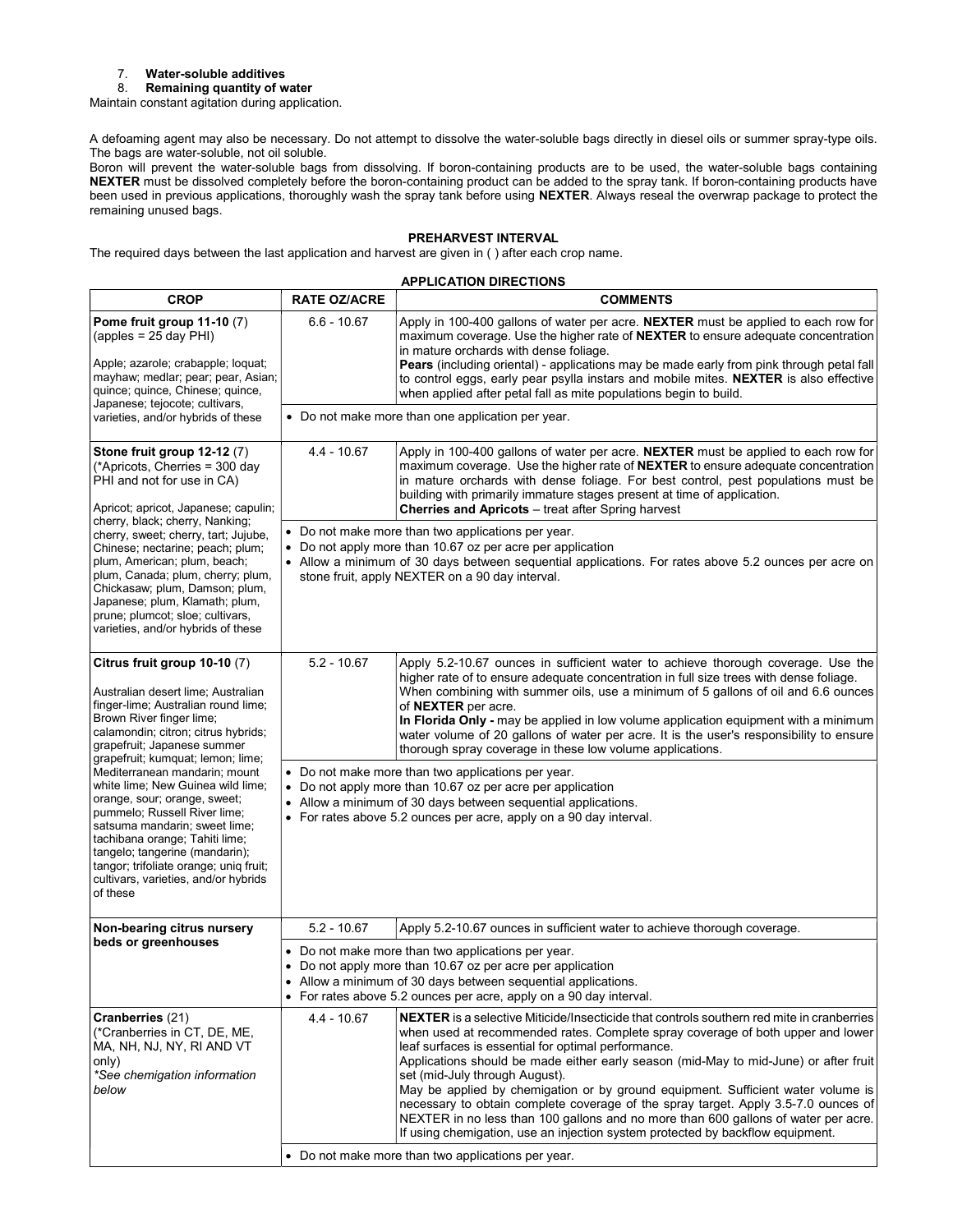|                                                                                                                                                                                                                                                                                                                                                                                                                                                                     |                                                                                                                                                                                   | • Do not apply more than 10.67 oz per acre per application<br>• Allow a minimum of 30 days between sequential applications.                                                                                                                                                                                                                                                                             |  |  |
|---------------------------------------------------------------------------------------------------------------------------------------------------------------------------------------------------------------------------------------------------------------------------------------------------------------------------------------------------------------------------------------------------------------------------------------------------------------------|-----------------------------------------------------------------------------------------------------------------------------------------------------------------------------------|---------------------------------------------------------------------------------------------------------------------------------------------------------------------------------------------------------------------------------------------------------------------------------------------------------------------------------------------------------------------------------------------------------|--|--|
| Small fruit vine climbing<br>subgroup, except fuzzy<br>kiwifruit 13-07F (7)                                                                                                                                                                                                                                                                                                                                                                                         | $4.4 - 10.67$                                                                                                                                                                     | Apply in 50-400 gallons of water per acre. NEXTER must be applied to each row for<br>maximum coverage. Use the higher rate of <b>NEXTER</b> to ensure adequate concentration<br>in mature vineyards with dense foliage.                                                                                                                                                                                 |  |  |
| Amur river grape; gooseberry;<br>grape; kiwifruit, hardy; maypop;<br>schisandra berry; cultivars,<br>varieties, and/or hybrids of these                                                                                                                                                                                                                                                                                                                             | • Do not make more than two applications per year.<br>• Do not apply more than 10.67 oz per acre per application<br>• Allow a minimum of 30 days between sequential applications. |                                                                                                                                                                                                                                                                                                                                                                                                         |  |  |
| Low Growing berry subgroup<br>13-07G, except cranberry (1)                                                                                                                                                                                                                                                                                                                                                                                                          | $4.4 - 10.67$                                                                                                                                                                     | Apply in 50-400 gallons of water per acre. NEXTER must be applied to each row for<br>maximum coverage. Use the higher rate of NEXTER to ensure adequate concentration<br>in mature vinevards with dense foliage.                                                                                                                                                                                        |  |  |
| Bearberry; bilberry; blueberry,<br>lowbush; cloudberry; lingonberry;<br>muntries; partridgeberry;<br>strawberry; cultivars, varieties,<br>and/or hybrids of these                                                                                                                                                                                                                                                                                                   | • Do not make more than two applications per year.<br>• Do not apply more than 10.67 oz per acre per application<br>• Allow a minimum of 30 days between sequential applications. |                                                                                                                                                                                                                                                                                                                                                                                                         |  |  |
| Tree nut group $14-12(7)$<br>African nut-tree; almond;<br>beechnut; Brazil nut; Brazilian<br>pine; bunya; bur oak; butternut;<br>Cajou nut; candlenut; cashew;                                                                                                                                                                                                                                                                                                      | $4.4 - 10.67$                                                                                                                                                                     | Apply in 100-400 gallons for water per acre for tree nuts and pistachios. Use the higher<br>rate to ensure adequate concentration in full sized trees with dense foliage.<br>For best control, pest populations must be building with primarily immature stages<br>present at time of application.<br>Specifically for almonds: Applications may be made earlier from shuck split through<br>midsummer. |  |  |
| chestnut; chinquapin; coconut;<br>coquito nut; dika nut; ginkgo;<br>Guiana chestnut; hazelnut<br>(filbert); heartnut; hickory nut;<br>Japanese horse-chestnut;<br>macadamia nut; mongongo nut;<br>monkey-pot; monkey puzzle nut;<br>Okari nut; Pachira nut; peach<br>palm nut; pecan; pequi; Pili nut;<br>pine nut; pistachio; Sapucaia nut;<br>tropical almond; walnut, black;<br>walnut, English; yellowhorn;<br>cultivars, varieties, and/or<br>hybrids of these |                                                                                                                                                                                   | • Do not make more than two applications per year.<br>• Do not apply more than 10.67 oz per acre per application<br>• Allow a minimum of 30 days between sequential applications.                                                                                                                                                                                                                       |  |  |

#### USE RESTRICTIONS

- Do not apply NEXTER by air.
- Except for cranberries, do not apply through any type of irrigation equipment.
- Do not use less than 100 gallons of water per acre except the following:
	- 50 gallons on grapes and pistachios
	- 20 gallons on citrus grown in Florida
- Drift: Do not apply NEXTER when weather conditions favor drift to surface water. Do not apply within 110 feet upwind of surface water or when windspeed is above 8 mph. Do not apply during a temperature inversion.
- NEXTER is not for sale, distribution, or use in Nassau and Suffolk counties in New York State. In the remainder of the state, read and follow all applicable directions, restrictions and precautions on this label
- Do not apply this product in a way that will contact workers or other persons, either directly or through drift. Only protected handlers may be in the area during application.

#### \*CHEMIGATION FOR CRANBERRIES

NEXTER may be applied by chemigation or by ground equipment. Sufficient water volume is necessary to obtain complete coverage of the spray target. Apply 3.5-7.0 ounces of NEXTER in no less than 100 gallons and no more than 600 gallons of water per acre. If using chemigation, use an injection system protected by backflow equipment.

Chemigation: Apply this product only through solid set or hand-move sprinkler systems. Do not apply this product through any other type of irrigation system. Lack of effectiveness can result from non-uniform distribution of treated water. Use only in sprinklers that apply uniformly and have appropriate check valves. When application of pesticide is complete thoroughly flush out the injection system and sprinkler lines with a minimum volume of water for complete rinse-out. The system must contain a functional check valve or appropriate gooseneck pipe loop, vacuum relief valve and low-pressure drain appropriately located on the irrigation pipeline to prevent water source contamination from backflow. The pesticide injection pipeline must contain a functional, automatic quick-closing check valve to prevent the flow of fluid back toward the injection pump. The pesticide injection pipeline must contain a functional, normally closed, solenoid-operated valve located on the intake side of injection pump and connected to the system interlock to prevent fluid from being withdrawn from the supply tank when the irrigation system is either automatically or manually shut down. The system must contain functional interlocking controls to automatically shut off the pesticide injection pump when the water pump motor stops, or, in cases where there is no water pump, when the water pressure decreases to the point where pesticide distribution is adversely affected. Systems must use a Venturi injector on the discharge side of the pump, or a metering pump (e.g. diaphragm pump) effectively designed and constructed of materials that are compatible with pesticides and capable of being fitted with a system interlock. Do not connect an irrigation system (including greenhouse systems) used for pesticide application to a public water system unless the pesticide label prescribed safety devices for public water systems are in place.

#### Chemigation Systems Connected to Public Water Systems:

Public water system means a system for the provision of piped water to the public for human consumption, if such a system has at least 15 service connections or regularly serves an average of at least 25 individuals daily at least 60 days of the year. Chemigation systems connected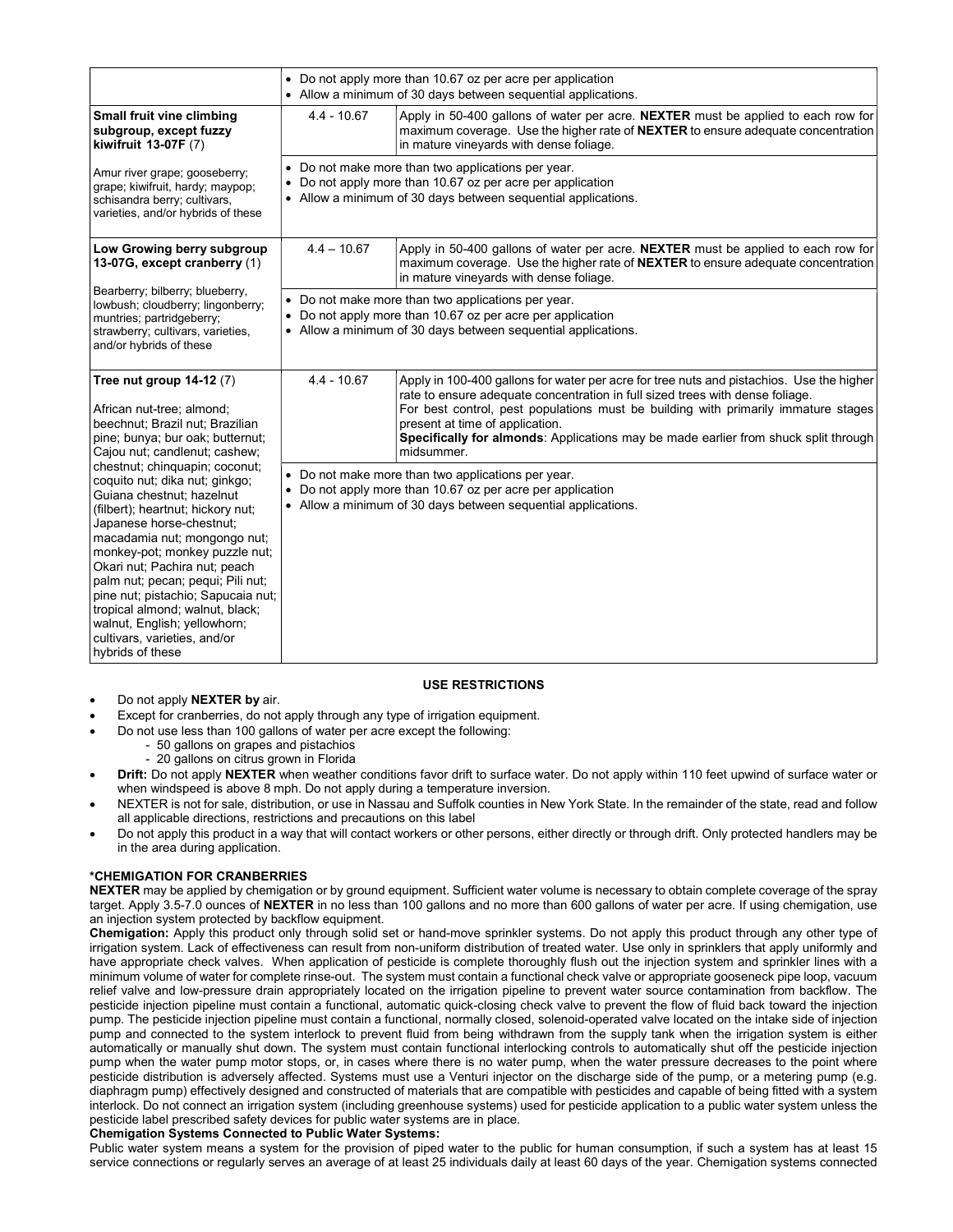to public water systems must contain a functional reduced pressure zone (RPZ) backflow preventor, or the functional equivalent, in the water supply upstream from the point of pesticide introduction. As an additional option to the RPZ, the water from a public water system can be discharged into a reservoir tank prior to pesticide introduction. There should be a complete physical break (air gap) of at least twice the inside diameter of the pipe between the outlet end of the pipe and the top of the overflow rim of the reservoir tank.

#### Pests listed in this label:

| <b>Broad mite</b>                     | Family: Tarsonemidae                               |
|---------------------------------------|----------------------------------------------------|
|                                       | Polyphagotarsonemus latus<br>Family: Tenuipalpidae |
|                                       | <b>Brevipalpus phoenicis</b>                       |
| False spider mite<br>Citrus flat mite |                                                    |
|                                       | Brevipalpus lewisi                                 |
|                                       | Family: Eriophyidae                                |
| Apple Rust mite                       | Aculus schlechtendali                              |
| Citrus bud mite                       | Aceria sheldoni                                    |
| Citrus rust mite                      | Phyllocoptruta oleivora                            |
| Peach silver mite                     | Aculus fockeui                                     |
| Pear rust mite                        | Epitrimerus pyri                                   |
| Pink citrus rust mite                 | Aculops pelekassi                                  |
|                                       | Family: Tetranychidae                              |
| Citrus red mite                       | Panonychus citri                                   |
| European red mite                     | Panonychus ulmi                                    |
| McDaniel spider mite                  | Tetranychus mcdanieli                              |
| Pacific spider mite                   | Tetranychus pacificus                              |
| Pecan leaf scorch mite                | Eotetranychus hicoriae                             |
| Sixspotted mite                       | Eotetranychus sexmaculatus                         |
| Southern red mite                     | Oligonychus ilicis                                 |
| Texas citrus mite                     | Eutetranychus banksi                               |
| Twospotted spider mite                | Tetranychus urticae                                |
| Willamette spider mite                | Eotetranychus willamettei                          |
|                                       | Family: Curculionidae                              |
| Citrus root weevil                    | Pachnaeus litus                                    |
|                                       | Family: Aphididae                                  |
| Apple aphid                           | Aphis pomi                                         |
| Black pecan aphid                     | Melanocallis caryaefoliae                          |
| <b>Blackmargined aphid</b>            | Monelia caryella                                   |
| Brown citrus aphid                    | Toxoptera citricida                                |
| Yellow pecan aphid                    | Monelliopsis pecanis                               |
|                                       | Family: Aleyrodidae                                |
| Sweet potato whitefly                 | Bemisia tabaci                                     |
| Silverleaf whitefly                   | Bemisia argentifolii                               |
|                                       | Family: Psyllidae                                  |
| Pear Psylla                           | Cacopsylla pyricola                                |
|                                       | Family: Cicadellidae                               |
| Eastern grape leafhopper              | Erythroneura comes                                 |
| Grape leafhopper                      | Erythroneura elegantula                            |
| Variegated leafhopper                 | Erythroneura variabilis                            |
| Virginia creeper leafhopper           | Erythroneura ziczac                                |
| White apple leafhopper                | Typhlocyba pomaria                                 |
|                                       |                                                    |

## STORAGE AND DISPOSAL

Do not contaminate water, food, or feed by storage or disposal.

Pesticide Storage: Store in a cool, dry place. This package contains water-soluble bags inside a foil liner (overwrap). The water-soluble bags dissolve in water and the contents will disperse. If all the water-soluble bags are not used, carefully reseal the overwrap. Each overwrap contains five water-soluble bags. Do not remove the water-soluble bags from the overwrap except for immediate use. If exposed to moisture, the water-soluble bags may break.

Pesticide Disposal: Pesticide wastes are acutely hazardous. Wastes resulting from this product may be disposed of on site or at an approved waste disposal facility. Improper disposal of excess pesticide, spray mix, or rinsate is a violation of federal law. If these wastes cannot be disposed of according to label instructions, contact the state agency responsible for pesticide regulation or the Hazardous Waste representative at the nearest EPA Regional Office for guidance.

Container Handling: Nonrefillable container. Do not reuse or refill this container. Offer for recycling, if available. The outer case and inner overwrap packaging of the water-soluble bag should be offered for recycling, if available or disposed of in a sanitary landfill, or by other procedures approved by state and local authorities. If burned, stay out of smoke. Do not re-use the empty packaging.

#### FOR 24 HOUR EMERGENCY ASSISTANCE (SPILL, LEAK, OR FIRE). CALL CHEMTREC® (800) 424-9300 For other information, contact Gowan Company or see Material Safety Data Sheet.

#### NOTICE OF CONDITIONS OF SALE AND WARRANTY AND LIABILITY LIMITATIONS

Important: Read the entire Directions for Use and Notice of Conditions of Sale and Warranty and Liability Limitations before using this product. If terms are not acceptable return the unopened container for a full refund.

Our directions for use of this product are based on tests believed to be reliable and must be followed carefully. However, it is impossible to eliminate all risk associated with the use of this product. Crop injury, inadequate performance, or other unintended consequences may result due to soil or weather conditions, off target movement, presence of other materials, method of use or application, and other factors, all of which are beyond the control of Canyon Group. All such risks shall be assumed by the Buyer and User.